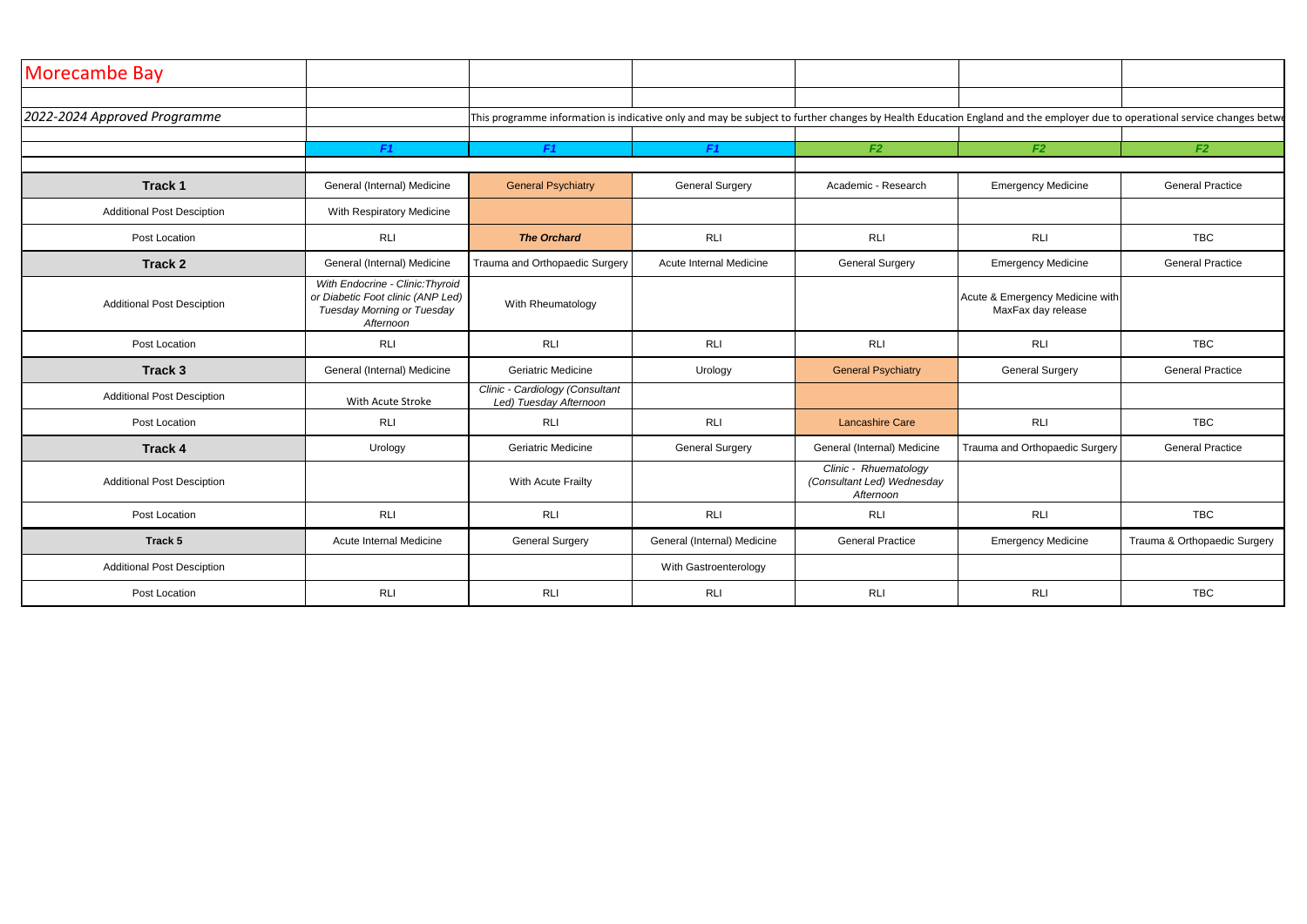| Track 6                           | <b>Geriatric Medicine</b>      | <b>General Surgery</b>         | Trauma and Orthopaedic Surgery                                                              | Obstetrics and Gynaecology                                               | <b>Intensive Care Medicine</b>                      | <b>General Practice</b>  |
|-----------------------------------|--------------------------------|--------------------------------|---------------------------------------------------------------------------------------------|--------------------------------------------------------------------------|-----------------------------------------------------|--------------------------|
| <b>Additional Post Desciption</b> |                                |                                | With Rheumatology                                                                           |                                                                          |                                                     |                          |
| Post Location                     | <b>RLI</b>                     | <b>RLI</b>                     | <b>RLI</b>                                                                                  | <b>RLI</b>                                                               | <b>RLI</b>                                          | <b>TBC</b>               |
| Track 7                           | Trauma and Orthopaedic Surgery | <b>Geriatric Medicine</b>      | <b>General Surgery</b>                                                                      | <b>General Practice</b>                                                  | Oncology, Haematology inc<br><b>Palliative Care</b> | Obstetrics & Gynaecology |
| <b>Additional Post Desciption</b> | With Rhuematlogy               | With Rehab Stroke              |                                                                                             |                                                                          |                                                     |                          |
| Post Location                     | <b>RLI</b>                     | <b>RLI</b>                     | <b>RLI</b>                                                                                  | <b>RLI</b>                                                               | <b>RLI</b>                                          | <b>TBC</b>               |
| Track 8                           | <b>General Psychiatry</b>      | Trauma and Orthopaedic Surgery | <b>Respiratory Medicine</b>                                                                 | General (Internal) Medicine                                              | <b>Emergency Medicine</b>                           | <b>General Practice</b>  |
| <b>Additional Post Desciption</b> |                                |                                |                                                                                             | Community placement Oncology<br>St Mary's Hospice Ulverston on<br>Wed AM |                                                     |                          |
| Post Location                     | Dane Garth                     | <b>FGH</b>                     | FGH                                                                                         | FGH                                                                      | FGH                                                 | <b>TBC</b>               |
| Track 9                           | <b>General Surgery</b>         | <b>Geriatric Medicine</b>      | Cardiology                                                                                  | <b>General Psychiatry</b>                                                | <b>Obstetrics and Gynaecology</b>                   | <b>General Practice</b>  |
| <b>Additional Post Desciption</b> |                                |                                | Community placement Croslands<br>Hospital on Tues AM                                        |                                                                          |                                                     |                          |
| Post Location                     | <b>FGH</b>                     | <b>FGH</b>                     | <b>FGH</b>                                                                                  | Dane Garth                                                               | <b>FGH</b>                                          | <b>TBC</b>               |
| Track 10                          | <b>Respiratory Medicine</b>    | Urology                        | Gastroenterology                                                                            | <b>General Psychiatry</b>                                                | <b>Intensive Care Medicine</b>                      | <b>General Practice</b>  |
| <b>Additional Post Desciption</b> |                                |                                | Community placement Mon AM<br>Respiratory Clinic Ulv. OR Tues<br>PM Gastro Clinic Ulverston |                                                                          |                                                     |                          |
| Post Location                     | <b>FGH</b>                     | <b>FGH</b>                     | FGH                                                                                         | Dane Garth                                                               | FGH                                                 | <b>TBC</b>               |